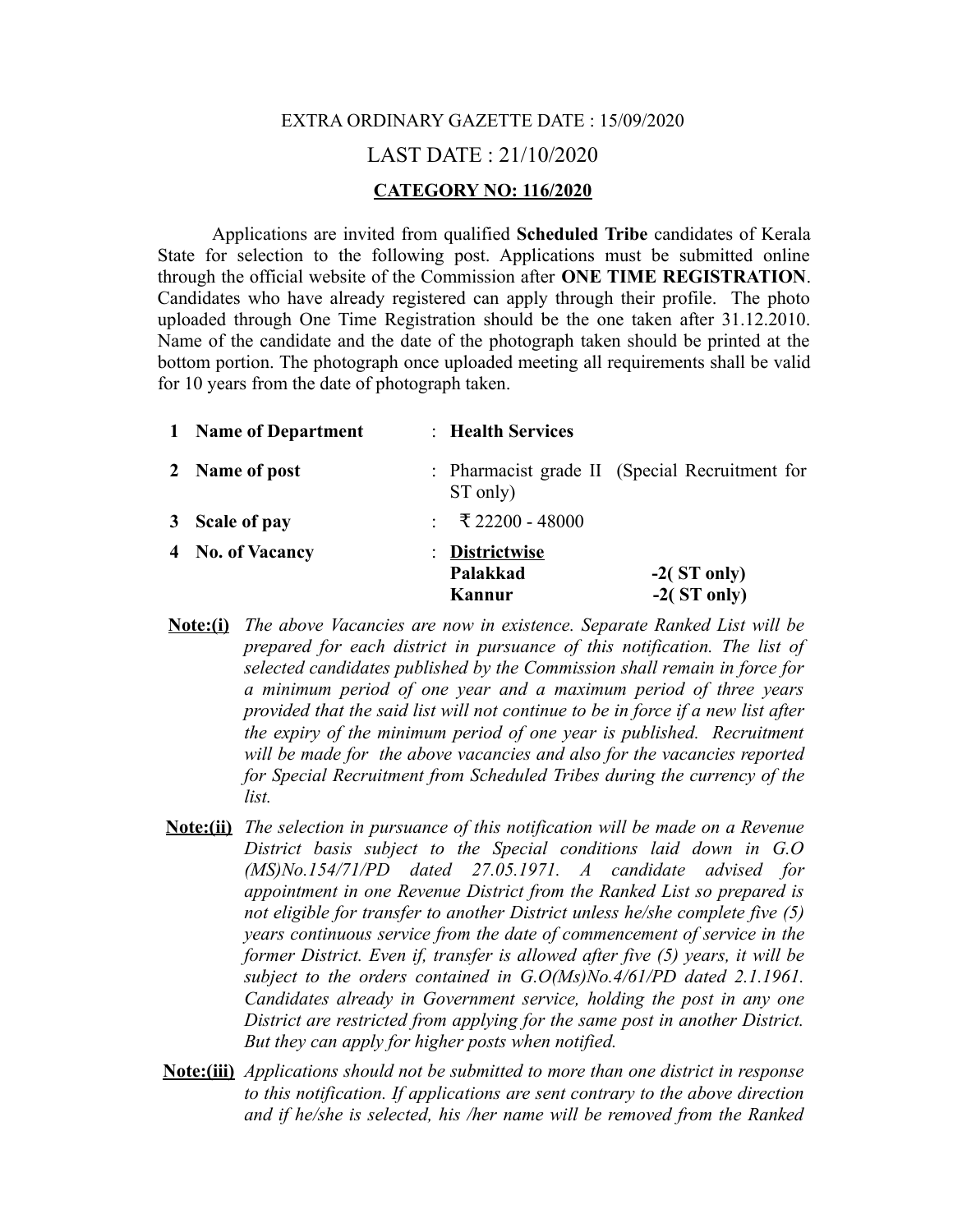*Lists and disciplinary action will be taken against him/her. Candidates should submit the application for this post to the district office concerned, where the vacancy is existing and should note the name of that district against the relevant column of the online application.*

*Note (IV) Candidates from the Ranked List for district wise selection will be advised for appointment against the Headquarters vacancies also. As per the provision in G.O(Ms) 154/71/PD dated 27.05.1971 appointments against the Headquarters vacancies will be started from Thiruvananthapuram District. Separate option need not be given for this.*

- **5 Method of Appointment** : Direct Recruitment (Special Recruitment from among Scheduled Tribes only).
- **Note:-** *Applications received from candidates other than Scheduled Tribe will be rejected. Individual communications regarding the rejection of their applications for the above reason will not be issued.*
- **6 Age** : 18-41 Only Candidates born between 02.01.1979 and 01.01.2002 (both dates included) are eligible to apply for this post.

**Note :** *In the absence of qualified candidates within the age limit the upper age limit shall be relaxed upto 50 years. But in no case the maximum age limit shall exceed 50 (Fifty) years.*

## **7 Qualifications:**

(i)Pre -Degree/ Plus Two/ VHSE (ii)Diploma in Pharmacy ( D Pharm) (iii)Registration with Kerala State Pharmacy Council.

**Note** : 1. Rule 10(a)(ii) of part II of KS&SSR is applicable

2. Candidates who claim equivalent qualification instead of qualification mentioned in the notification shall produce the relevant Government Order to prove the equivalency at the time of verification, then only such qualification shall be treated as equivalent to the prescribed qualification concerned.

3. If the caste of candidates is wrongly mentioned in their SSLC book, they should claim their original caste in their applications and should produce community certificate issued from concerned revenue authority and the Gazette Notification for the same at the time of certificate verification.

4. Candidates who have claimed bogus information about qualification and Experience in application and will or will'nt attend the exam after giving confirmation, disciplinary action will be taken against him/her as per the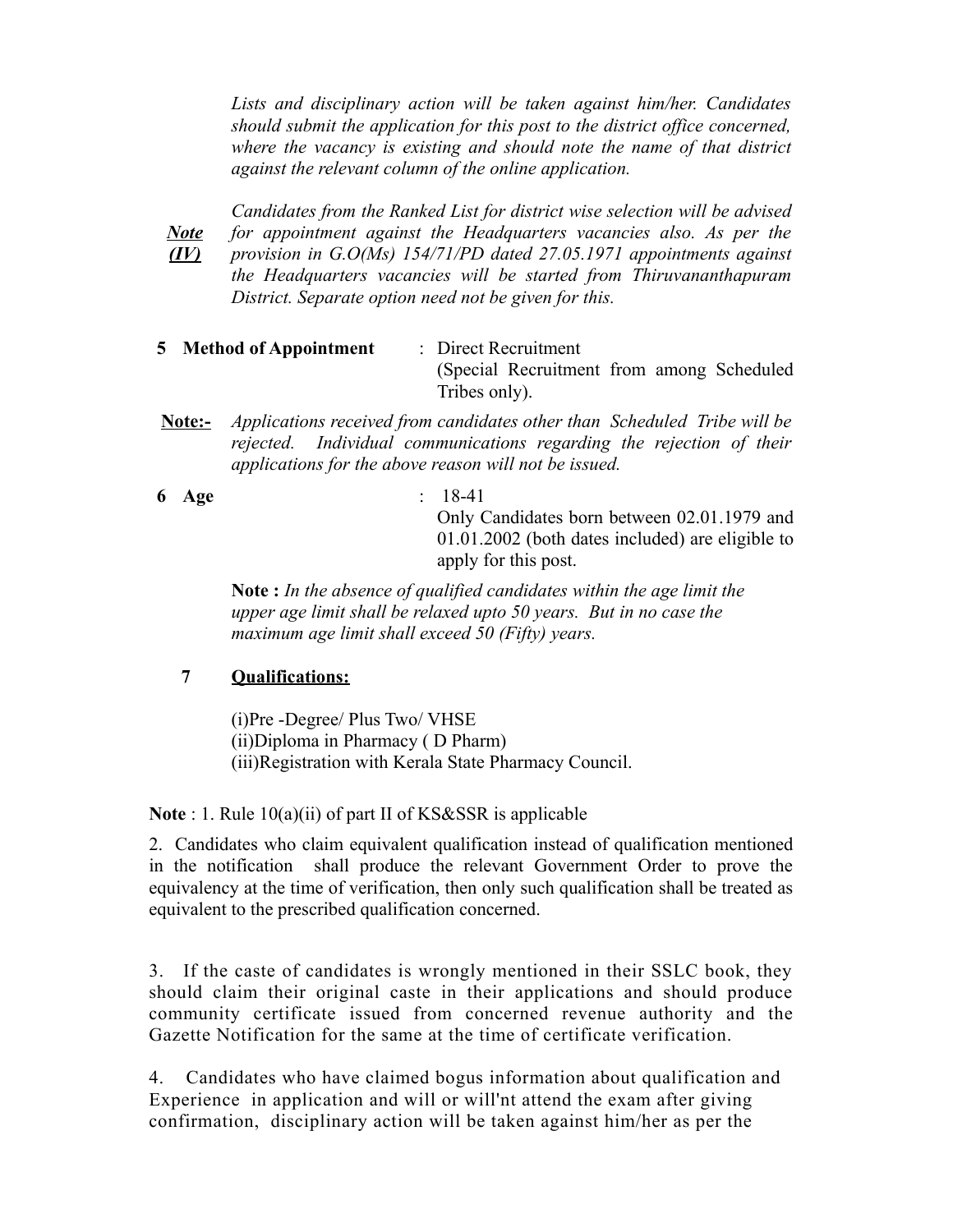Rules of procedure of Rule 22.

## **8 Mode of Submitting application:**

 Candidates must register as per 'ONE TIME REGISTRATION' with the official website of Kerala Public Service Commission [www.keralapsc.gov.in](http://www.keralapsc.gov.in/) before applying for the post. Candidates who have already registered can apply by logging on to their profile using their User-ID and password. Candidates must click on the 'Apply Now' button of the respective posts in the Notification Link for applying for a post. No application fee is required. Candidates can view and have a printout of the details in the profile by clicking the link Registration Card. Candidates are responsible for the correctness of the personal information and secrecy of password. Before the final submission of each application, the candidates must ensure correctness of the information on their profile. They must quote the User-ID for further communication with the Commission. Application once submitted is treated as provisional and cannot be deleted or altered after submission. The application will be summarily rejected if noncompliance with the notification is found in due course of processing. Documents to prove qualification, experience, community, age etc. have to be produced as and when called for. *"Candidates who have AADHAAR Card should add AADHAAR Card as I.D proof in their profile".* 

| 9 Last Date for receipt of applications : | $21/10/2020$ Wednesday upto 12 |
|-------------------------------------------|--------------------------------|
|                                           | Midnight.                      |

## **10 Website Address :** [www.keralapsc.gov.in](http://www.keralapsc.gov.in/)

- **11** If a Written / OMR / Online Test is conducted as part of this selection,Candidates shall submit a confirmation for writing the examination through their One Time Registration profile. Such candidates alone can generate and download the Admission Tickets in last 15 days till the date of Test. The applications of candidates who do not submit confirmation within the stipulated period, will be rejected absolutely. The periods regarding the submission of confirmation and the availability of Admission tickets will be published in the Examination calender itself. Information in this regard will be given to the candidates in their respective profiles and in the mobile phone number registered in it.
- **12** Paragraphs two, three and twenty five (except the conditions laid down in Rule 3 (c), Part II of the Kerala State and Subordinate Service Rules) are not applicable to this selection.
- **13** Appointments are made on the basis of the rank secured in the ranked list of candidates prepared in pursuance of this notification subject to the conditions laid down in G.O.(P) No. 21/76/PD dated, 17.01.1976 and G.O.(P) No.25/94/GAD dated, 22.01.1994 allowing special reservations to Scheduled Tribes in